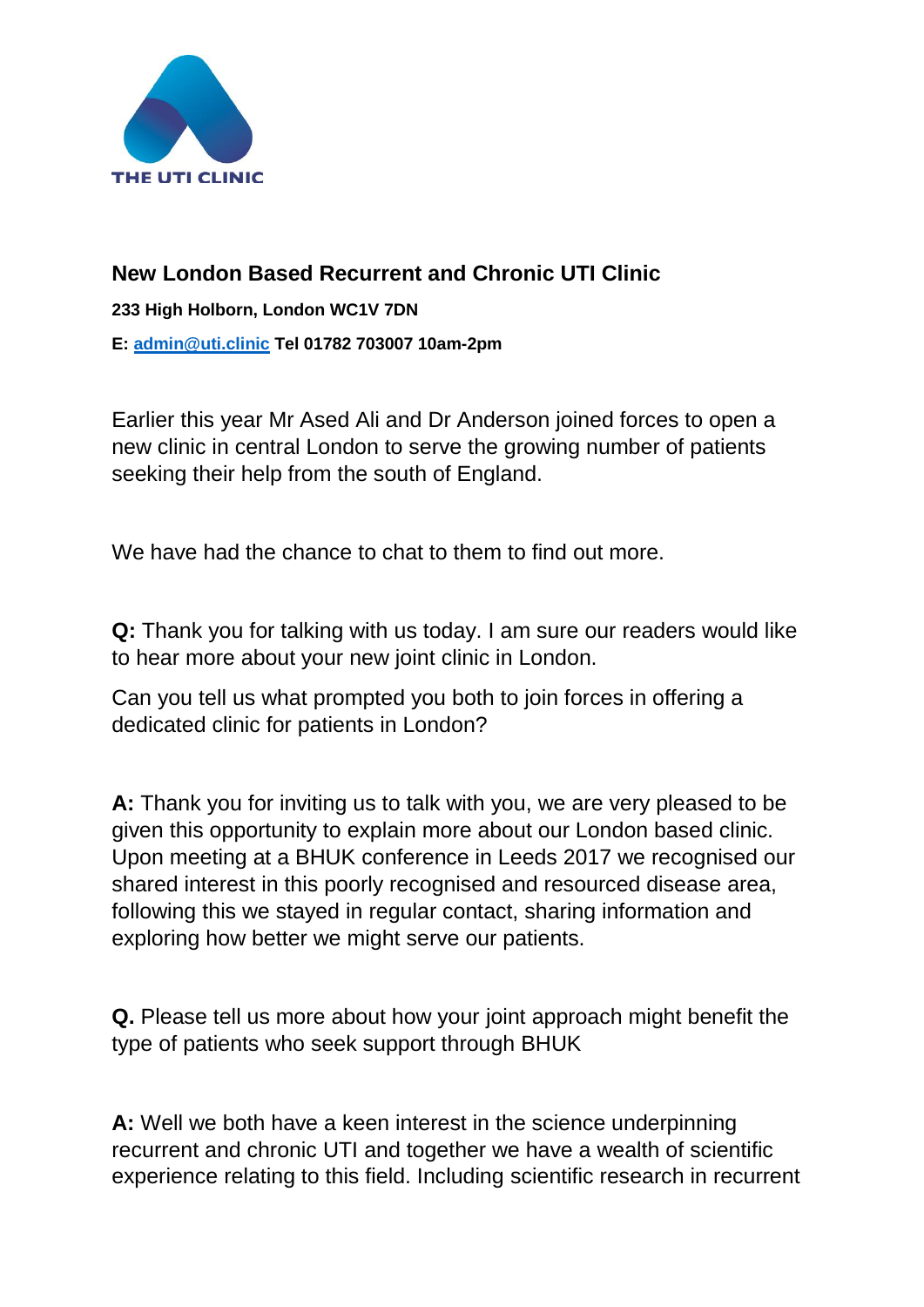

UTI and infection, urology, medical microbiology, women's health and menopause care, men's health, pharmacology and how this disease influences other medical conditions. We draw on our broad range skills to address each patient as an individual, patients are complex, their problems are often multi-faceted so we aim provide a more holistic and personalised approach.

**Q:** What influenced you in deciding to specialise in this area?

**A:** Although we differ in our training and post graduate qualifications we both recognised a huge cohort of patients were suffering with very little appropriate help available. It is true to say we share a strong vocational drive to offer improved diagnostic and therapeutic options in this poorly understood condition. Together with our regional clinics focus medical clinic in the North West/ Midlands and Yorkshire Urology in the North East we hope to provide greater patient access to expert testing and treatment throughout the UK.

**Q:** What services do you offer patients?

**A:** Following an initial 45-minute consultation where a thorough medical history is taken and examination carried out, the patients are offered further investigations appropriate to their needs. These may include microbiological tests including detailed cultures and/or molecular analysis of urine and swab samples. Further urological investigations, blood and occasionally stool tests are offered should the patient require them.

Following investigations patients are offered follow-up appointments either in person, via phone or video call/ Skype.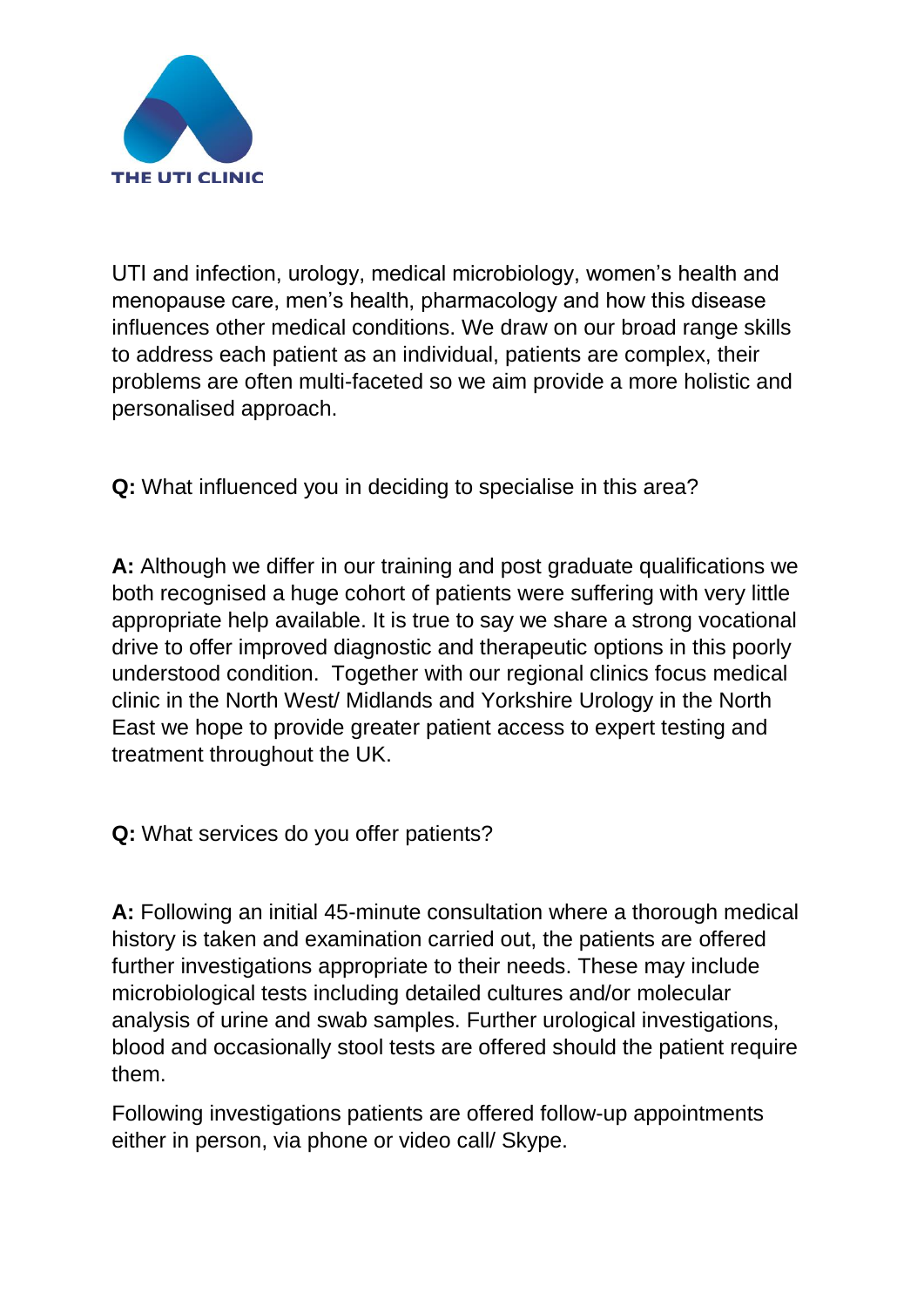

A personalised treatment plan is formulated, and the patient monitored as they progress on their treatment journey.

**A:** That's a tricky one to answer because no one likes to blow their own trumpet, but to echo comments we have received from patients- they say the holistic approach that we offer appeals.

The fact that we offer a range of investigations tailored to suit the patients requirements, and that we address other issues e.g. incontinence, vaginal issues, menopause problems and gut issues. This combined with our offering traditional antibiotic treatments alongside, Uromune<sup>R</sup> (the recuurent UTI vaccine aimed at the commonest bacteria found in recurrent UTI patients. Although still in phase III clinical trials and only available on a named patient basis we are prescribing this to our patients when appropriate). We also offer naturopathic, lifestyle treatment and if needed treatment for the anxiety and stress that so often accompanies this illness. This brings us on to mention that we are discussing plans to widen our team to include a qualified naturopath and psychological support and counselling.

**Q:** Could you give us an idea of your success rate?

**A:** Again, tricky to answer without first raising the question of 'what do you rate as success?"

Well if success is measured by 'taking a patient who has exhausted all available options that the NHS and other private clinics have offered to date. Restoring their quality of life to a point where by their symptoms are vastly improved or wholly resolved' then we have figures just over 70%. It has to be borne in mind that the majority of patients present to us with chronic symptoms that significantly disrupt their quality of life. eradication of all symptoms is possible in many but it is not achievable in all. Also, many need to adhere to a prophylactic treatment management regime long term (either low dose antibiotic or naturopathic + care around lifestyle) to maintain their improved health.